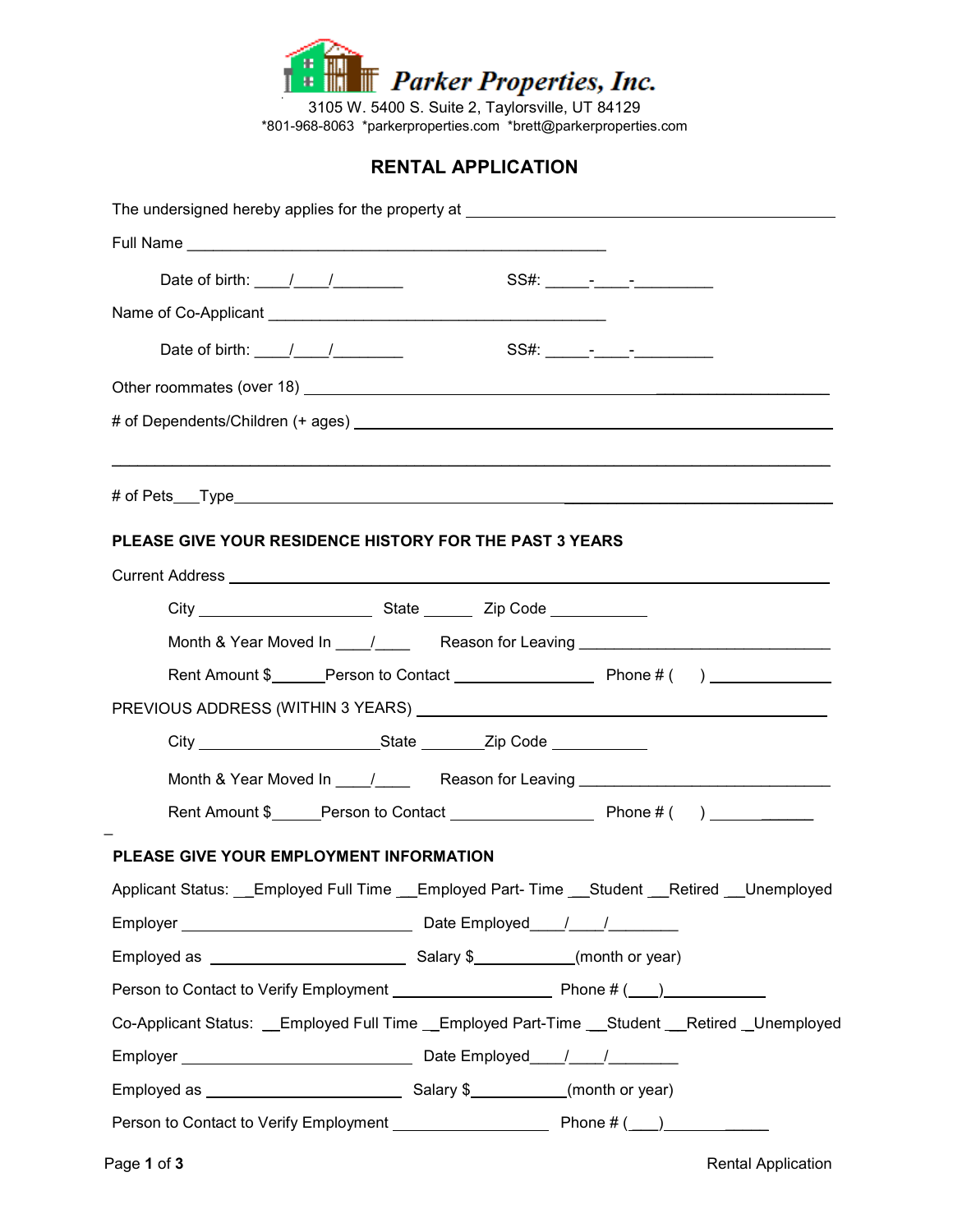| Applicant Driver's License # ______________________________State __________                           |  |  |
|-------------------------------------------------------------------------------------------------------|--|--|
|                                                                                                       |  |  |
|                                                                                                       |  |  |
|                                                                                                       |  |  |
| Has Applicant Ever: Filed for bankruptcy? __Yes __No Been Evicted from tenancy? __Yes __No            |  |  |
|                                                                                                       |  |  |
| ,我们也不能会有一个人的事情。""我们的人们是不是我们的人,我们也不能会有一个人的人,我们也不能会有一个人的人,我们也不能会有一个人的人,我们也不能会有一个人的                      |  |  |
|                                                                                                       |  |  |
|                                                                                                       |  |  |
| Phone #'s:                                                                                            |  |  |
|                                                                                                       |  |  |
|                                                                                                       |  |  |
| Co-Applicant: Cell ( ) Work ( )                                                                       |  |  |
|                                                                                                       |  |  |
| Have you ever been arrested or convicted for any criminal offense excluding minor traffic violations_ |  |  |
| Have you ever been accused, arrested or convicted of abuse or sexually related crimes? ____________   |  |  |
| Is there anything in your life-style or background that would call into question your ability?        |  |  |
|                                                                                                       |  |  |
|                                                                                                       |  |  |
| ,我们也不会有什么。""我们的人,我们也不会有什么?""我们的人,我们也不会有什么?""我们的人,我们也不会有什么?""我们的人,我们也不会有什么?""我们的人                      |  |  |
|                                                                                                       |  |  |

Please note: answering "yes" to any of these questions does not automatically disqualify you.

## **READ CAREFULLY AND SIGN BELOW**

I hereby apply to lease the above described premises for the term of the lease and upon conditions above set forth. I agree that the rent is to be payable on the 1st day of the month in advance. As an inducement to the Owner of the property and to the agent to accept this application. I warrant that all statements above set forth are true; however, should any statement above be a misrepresentation or not a true statement of facts. \$ of the deposit will be retained to offset the agent's cost, time, and effort in processing my application.